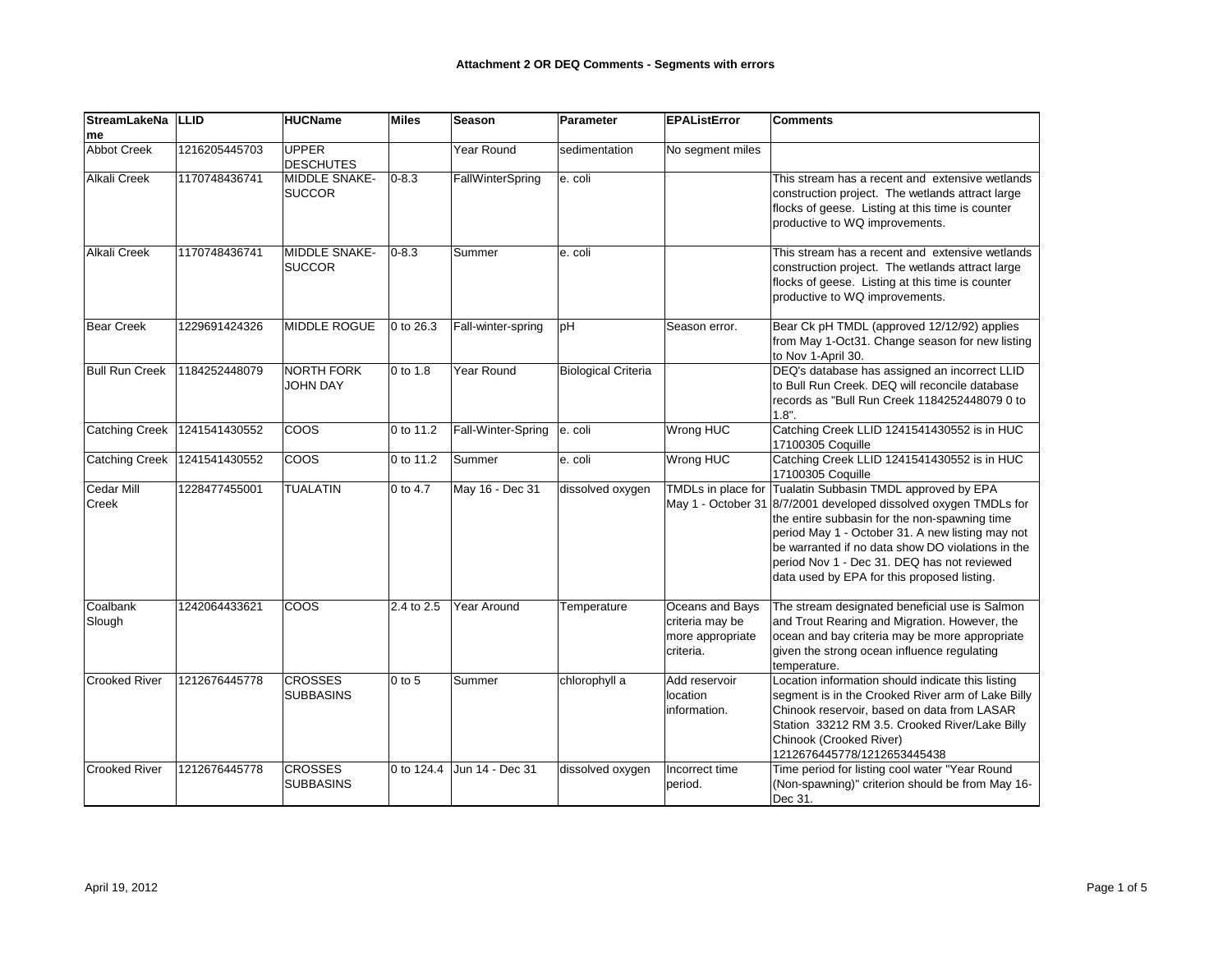| StreamLakeNa   LLID    |               | <b>HUCName</b>                      | <b>Miles</b>         | <b>Season</b>      | Parameter        | <b>EPAListError</b>                                 | <b>Comments</b>                                                                                                                                                                                                                                                                                                                                                    |
|------------------------|---------------|-------------------------------------|----------------------|--------------------|------------------|-----------------------------------------------------|--------------------------------------------------------------------------------------------------------------------------------------------------------------------------------------------------------------------------------------------------------------------------------------------------------------------------------------------------------------------|
| me                     |               |                                     |                      |                    |                  |                                                     |                                                                                                                                                                                                                                                                                                                                                                    |
| <b>Crooked River</b>   | 1212676445778 | <b>CROSSES</b><br><b>SUBBASINS</b>  | 0 to 124.4           | Jun 14 - Dec 31    | dissolved oxygen | Listing segment<br>error, not<br>supported by data. | Listing should be from river mile 83.6 to 124.4<br>(Crooked River above Prineville Reservoir). There<br>are numerous monitoring sites between RM 0 and<br>70 (bottom of the reservoir). If these lower sites<br>meet the criteria, the lower river and Prineville<br>Reservoir should not be included in the listed<br>segment.                                    |
| <b>Crooked River</b>   | 1212676445778 | <b>LOWER</b><br><b>CROOKED</b>      | 51 to 82.6           | Summer             | pH               | Listing segment<br>error, not<br>supported by data. | It does not appear that data within Prineville<br>Reservoir was evaluated and/or exceeded criteria.<br>The listing segment should not include Prineville<br>reservoir (impoundment on Crooked River from<br>RM 70.0 to 83.6).                                                                                                                                      |
| <b>Dawson Creek</b>    | 1229329455162 | <b>TUALATIN</b>                     | $0$ to 4.1           | May 16 - Dec 31    | dissolved oxygen | TMDLs in place for                                  | Tualatin Subbasin TMDL approved by EPA<br>May 1 - October 31 8/7/2001 developed dissolved oxygen TMDLs for<br>the entire subbasin for the non-spawning time<br>period May 1 - October 31. A new listing may not<br>be warranted if no data show DO violations in the<br>period Nov 1 - Dec 31. DEQ has not reviewed<br>data used by EPA for this proposed listing. |
| Dougherty<br>Slough    | 1238581454635 | <b>WILSON TRASK</b><br>NESTUCCA     | $ 0 \text{ to } 4.9$ | Year Round         | ammonia          |                                                     | Questions about EPA calculations of ammonia<br>criteria.                                                                                                                                                                                                                                                                                                           |
| East Bologna<br>Canyon | 1196472448034 | LOWER JOHN<br><b>DAY</b>            |                      | Year Round         | sedimentation    | No segment miles.                                   |                                                                                                                                                                                                                                                                                                                                                                    |
| Griffin Creek          | 1229250423955 | <b>MIDDLE ROGUE</b>                 | 0 to 14.4            | Fall-winter-spring | pH               | Season error.                                       | Bear Ck pH TMDL (approved 12/12/92) applies<br>from May 1-Oct31. Change season for new listing<br>to Nov 1-April 30.                                                                                                                                                                                                                                               |
| Jackass Creek          | 1195547443534 | <b>UPPER JOHN</b><br><b>DAY</b>     |                      | Year Round         | sedimentation    | No segment miles.                                   |                                                                                                                                                                                                                                                                                                                                                                    |
| Johnson Creek          | 1226465454422 | <b>LOWER</b><br><b>WILLAMETTE</b>   | 0 to 23.7            | Fall-winter-spring | pH               | listing with EPA<br>information                     | Cannot confirm this Unable to verify data.                                                                                                                                                                                                                                                                                                                         |
| <b>Klamath River</b>   | 1221913420005 | UPPER KLAMATH 207 to 275 Year Round |                      |                    | ammonia          |                                                     | Questions about EPA calculations of ammonia<br>criteria.                                                                                                                                                                                                                                                                                                           |
| <b>Klamath Strait</b>  | 1111111111138 | <b>LOST</b>                         | $0$ to $0$           | Year Round         | Arsenic          | LLID, River miles                                   | Note that DEQ has replaced an early<br>"placeholder" LLID for the Klamath Strait with<br>more up-to-date GIS information stream LLID<br>1218729420836 and Oregon segment RM 0 to<br>9.8. DEQ's older assessment reports need to be<br>updated.                                                                                                                     |
| <b>Klamath Strait</b>  | 1111111111138 | <b>LOST</b>                         | $0$ to $0$           | Summer             | e. coli          | LLID, River miles                                   | Note that DEQ has replaced an early<br>"placeholder" LLID for the Klamath Strait with<br>more up-to-date GIS information stream LLID<br>1218729420836 and Oregon segment RM 0 to<br>9.8. DEQ's older assessment reports need to be<br>updated.                                                                                                                     |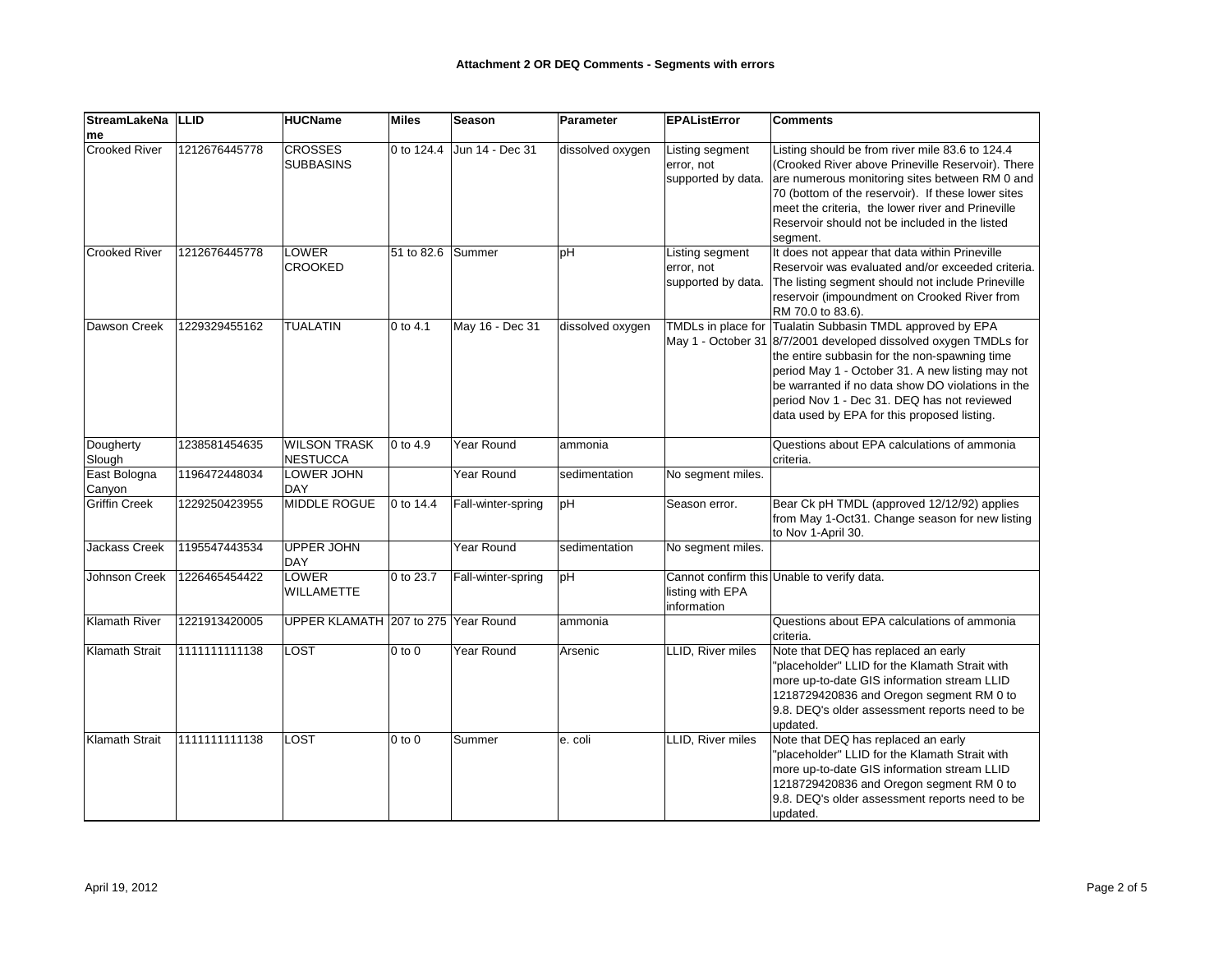| <b>StreamLakeNa</b>                                                       | <b>LLID</b>                      | <b>HUCName</b>                    | <b>Miles</b>         | Season                             | Parameter        | <b>EPAListError</b>                                                                                          | <b>Comments</b>                                                                                                                                                                                                                                                                                                                                                                                                                                                                                            |
|---------------------------------------------------------------------------|----------------------------------|-----------------------------------|----------------------|------------------------------------|------------------|--------------------------------------------------------------------------------------------------------------|------------------------------------------------------------------------------------------------------------------------------------------------------------------------------------------------------------------------------------------------------------------------------------------------------------------------------------------------------------------------------------------------------------------------------------------------------------------------------------------------------------|
| me                                                                        |                                  |                                   |                      |                                    |                  |                                                                                                              |                                                                                                                                                                                                                                                                                                                                                                                                                                                                                                            |
| Lake Creek                                                                | 1199578448150                    | LOWER JOHN<br><b>DAY</b>          |                      | Year Round                         | sedimentation    | No segment miles.                                                                                            |                                                                                                                                                                                                                                                                                                                                                                                                                                                                                                            |
| <b>Larson Creek</b>                                                       | 1241413434785                    | coos                              | $0$ to 4.1           | Year Round                         | fecal coliform   | Data may not be<br>sufficient to<br>demonstrate that<br>stream is shellfish<br>growing water<br>(estuarine). | The fecal coliform criteria for shellfish growing only<br>applies to the estuarine segment of this stream<br>represented by LASAR Station 11872 at RM 1.3.<br>Only one site conductivity result indicates<br>estuarine conditions.                                                                                                                                                                                                                                                                         |
| Lazy Creek                                                                | 1228479423146                    | <b>MIDDLE ROGUE</b>               | $0$ to 4.5           | Fall-winter-spring                 | pH               | Season error.                                                                                                | Bear Ck pH TMDL (approved 12/12/92) applies<br>from May 1-Oct31. Change season for new listing<br>to Nov 1-April 30.                                                                                                                                                                                                                                                                                                                                                                                       |
| Lenz Creek                                                                | 1215146456436                    | MIDDLE<br><b>COLUMBIA HOOD</b>    | $ 0 \text{ to } 1.5$ | Oct 15 - Jun 15<br>Oct 15-May 15   | dissolved oxygen | Incorrect spawning<br>time period.                                                                           | Assumed resident trout spawning season for Lenz<br>Creek is October 15-May 15 (not June 15).                                                                                                                                                                                                                                                                                                                                                                                                               |
| <b>Little Deschutes</b><br>River                                          | 1214536438546                    | <b>LITTLE</b><br><b>DESCHUTES</b> | 0 to 92.4            | <b>Year Around Non</b><br>Spawning | dissolved oxygen | Does not exceed<br>criteria for this<br>whole reach                                                          | Site #10696 exceeds non-spawning D.O. criterion<br>but there are numerous sites upstream of this site<br>where the non-spawning criterion is met. Only the<br>lower portion of the river should be listed where<br>the criterion is not met.                                                                                                                                                                                                                                                               |
| Lone Pine<br>Creek                                                        | 1228896423703                    | MIDDLE ROGUE                      | $0$ to 5.4           | Fall-winter-spring                 | pH               | Season error.                                                                                                | Bear Ck pH TMDL (approved 12/12/92) applies<br>from May 1-Oct31. Change season for new listing<br>to Nov 1-April 30. Note this LLID is "Unnamed" in<br>DEQ GIS coverages.                                                                                                                                                                                                                                                                                                                                  |
| <b>McKay Creek</b>                                                        | 1230119455224                    | <b>TUALATIN</b>                   | 0 to 10.4            | May 16 - Dec 31                    | dissolved oxygen |                                                                                                              | TMDLs in place for Tualatin Subbasin TMDL approved by EPA<br>May 1 - October 31 8/7/2001 developed dissolved oxygen TMDLs for<br>the entire subbasin for the non-spawning time<br>period May 1 - October 31. A new listing may not<br>be warranted if no data show DO violations in the<br>period Nov 1 - Dec 31. DEQ has not reviewed<br>data used by EPA for this proposed listing.                                                                                                                      |
| Metolius<br>River/Lake Billy   13734445908<br>Chinook<br>(Metolius River) | 1212861445954/12 Upper Deschutes |                                   | 0 to 11.4            | Summer                             | pH               | Additional listing<br>for summer is<br>warranted based<br>on DEQ data.                                       | One site LASAR Station 33210 in the Metolius<br>River arm of Lake Billy Chinook reservoir does not<br>meet the pH criteria in Summer (RM 4.2, 5 out of<br>5 or 100% outside pH range). Stations on the<br>Metolius River upstream of the reservoir are<br>attaining standards (Station 10690, RM 29, 0 out<br>of 17 or 0% outside of pH range). TMDLs for<br>chlorophyll and pH for the entire Lake Billy<br>Chinook reservoir are already underway to<br>address listings on other arms of the reservoir. |
| <b>Neal Creek</b>                                                         | 1215257456640                    | MIDDLE<br><b>COLUMBIA HOOD</b>    | 0 to 6.40            | Oct 15 - Jun 15                    | dissolved oxygen | Incorrect spawning<br>time period.                                                                           | Assumed resident trout spawning season for Neal<br>Creek is October 15 - May 15 (not June 15).                                                                                                                                                                                                                                                                                                                                                                                                             |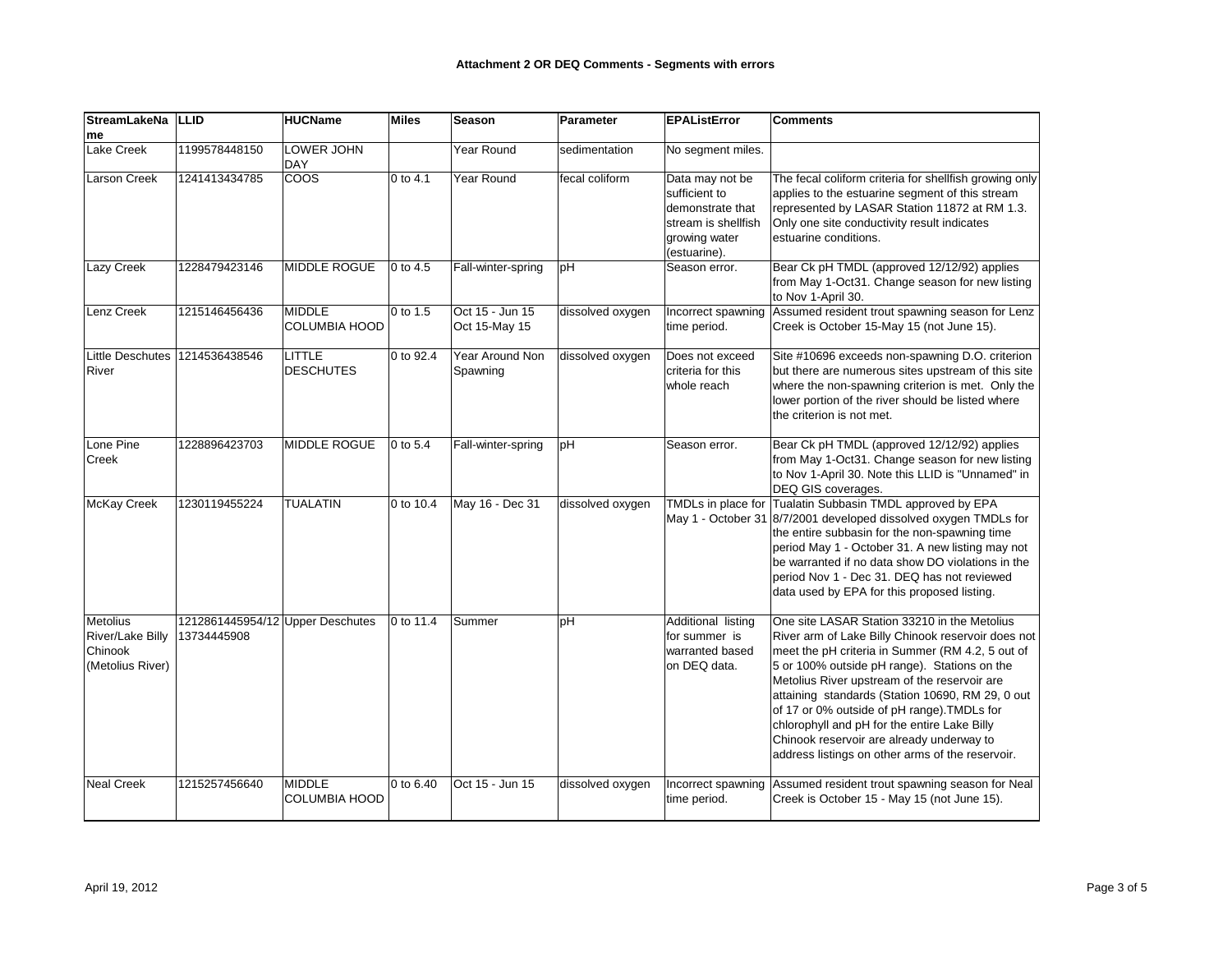| <b>StreamLakeNa</b>                   | <b>LLID</b>                           | <b>HUCName</b>                        | <b>Miles</b>         | <b>Season</b>    | Parameter                  | <b>EPAListError</b>                                                                                          | <b>Comments</b>                                                                                                                                                                                                                                                                                                                                                                       |
|---------------------------------------|---------------------------------------|---------------------------------------|----------------------|------------------|----------------------------|--------------------------------------------------------------------------------------------------------------|---------------------------------------------------------------------------------------------------------------------------------------------------------------------------------------------------------------------------------------------------------------------------------------------------------------------------------------------------------------------------------------|
| me                                    |                                       |                                       |                      |                  |                            |                                                                                                              |                                                                                                                                                                                                                                                                                                                                                                                       |
| North Fork<br>Coquille River          | 1241417430804                         | <b>COQUILLE</b>                       | 0 to 19              | Year Round       | fecal coliform             | Data may not be<br>sufficient to<br>demonstrate that<br>stream is shellfish<br>growing water<br>(estuarine). | The fecal coliform criteria for shellfish growing only<br>applies to the estuarine segment of this stream<br>represented by LASAR Station 10393 at RM 0.3.<br>Listed segment should be miles 0 to 0.3. The next<br>upstream LASAR Station 11571 at RM 4 is<br>freshwater. Only one site conductivity result<br>indicates estuarine conditions.                                        |
| Powder River                          | 1170508447455                         | POWDER                                | $ 0 - 156.3$         | Year Round       | Arsenic                    | Segment miles<br>error                                                                                       | DEQ GIS information show maximum river length<br>is 145.4 miles. Listing segment should be 0 to<br>145.4.                                                                                                                                                                                                                                                                             |
| <b>Stock Slough</b>                   | 1241571433361                         | <b>COOS</b>                           | $0$ to 2.3           | Year Around      | Temperature                | Oceans and Bays<br>criteria may be<br>more appropriate<br>criteria.                                          | The stream designated beneficial use is Salmon<br>and Trout Rearing and Migration. However, the<br>ocean and bay criteria may be more appropriate<br>given the strong ocean influence regulating<br>temperature.                                                                                                                                                                      |
| <b>Sullivan Creek</b>                 | 1241413434784                         | <b>COOS</b>                           | $ 0 \text{ to } 3.3$ | Year Round       | fecal coliform             | Data may not be<br>sufficient to<br>demonstrate that<br>stream is shellfish<br>growing water<br>(estuarine). | The fecal coliform criteria for shellfish growing only<br>applies to the estuarine segment of this stream<br>represented by LASAR Station 11871 at RM 0.2.<br>Only one site conductivity result indicates<br>estuarine conditions.                                                                                                                                                    |
| <b>Trillium Creek</b>                 | 1225073454091                         | <b>CLACKAMAS</b>                      | 0 to 10              | Jan 1 - May 15   | dissolved oxygen           | Incorrect LLID and<br>miles.                                                                                 | DEQ base GIS information has this stream<br>identified as "Unnamed (Trillium Creek) LLID<br>1225061454092 with maximum stream length of<br>1.5 miles. Listing should be for 0 to 1.5. DEQ staff<br>confirmed this as correct stream.                                                                                                                                                  |
| <b>Tryon Creek</b>                    | 1226557454227/12 LOWER<br>26727454311 | <b>WILLAMETTE</b>                     | $0$ to 5             | Year Round       | <b>Biological Criteria</b> | <b>Incorrect LLID</b>                                                                                        | EPA misidentified the stream LLID. DEQ base<br>GIS information shows the LLID for Tryon Creek is<br>1226557454227. There should not be a secondary<br>lake LLID.                                                                                                                                                                                                                      |
| Tualatin River                        | 1226500453377                         | <b>TUALATIN</b>                       | 0 to 65.9            | May 16 - Dec 31  | dissolved oxygen           |                                                                                                              | TMDLs in place for Tualatin Subbasin TMDL approved by EPA<br>May 1 - October 31 8/7/2001 developed dissolved oxygen TMDLs for<br>the entire subbasin for the non-spawning time<br>period May 1 - October 31. A new listing may not<br>be warranted if no data show DO violations in the<br>period Nov 1 - Dec 31. DEQ has not reviewed<br>data used by EPA for this proposed listing. |
| West Fork Hood 1216335456049<br>River |                                       | <b>MIDDLE</b><br><b>COLUMBIA HOOD</b> | 10                   | FallWinterSpring | pH                         | Segment miles<br>error. Should be<br>RM 0 to 3.5.                                                            | Following DEQ protocols, listing segment should<br>be 0 to 3.5 miles based on Station 10681 (RM 0, 4<br>out of 13 or 30% outside pH range). Segment<br>should be from mouth to next upstream station<br>with attaining status Station 34787 (RM 3.5, 0 out<br>of 5 or 0% outside pH range).                                                                                           |